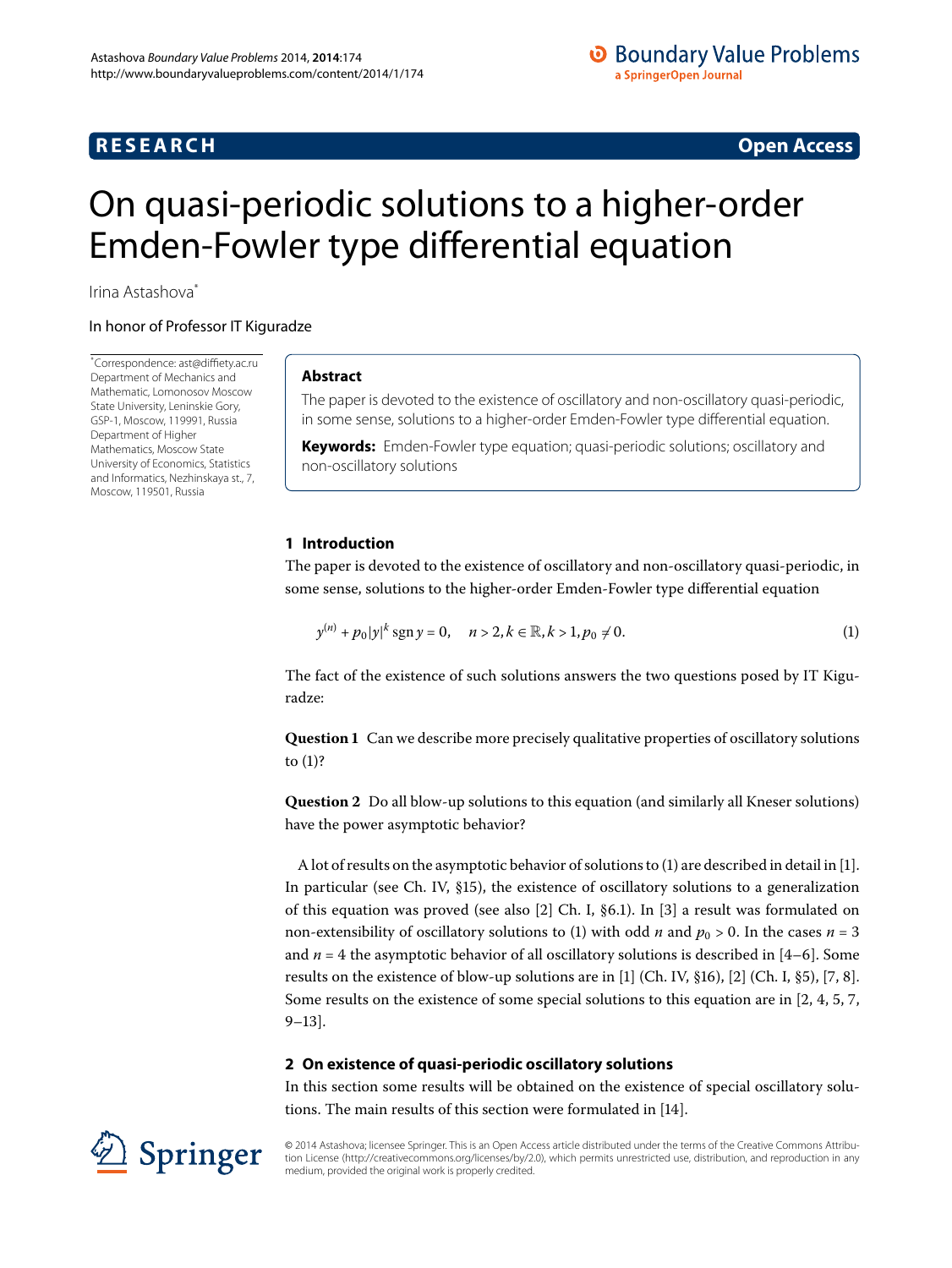<span id="page-1-0"></span>

<span id="page-1-2"></span>**Theorem 1** For any integer  $n > 2$  and real  $k > 1$  there exists a periodic oscillatory function *h* such that for any  $p_0 > 0$  and  $x^* \in \mathbb{R}$  the function

<span id="page-1-1"></span>
$$
y(x) = p_0^{\frac{1}{k-1}} (x^* - x)^{-\alpha} h\bigl(\log(x^* - x)\bigr), \quad -\infty < x < x^*,
$$
 (2)

*with*  $\alpha = \frac{n}{k-1}$  *is a solution to* [\(](#page-0-1)1)[.](#page-1-0) (*See Figure* 1.)

*Proof* For any  $q = (q_0, \ldots, q_{n-1}) \in \mathbb{R}^n$  let  $y_q(x)$  be the maximally extended solution to the equation

$$
y^{(n)}(x) + |y(x)|^k = 0
$$
 (3)

satisfying the initial conditions  $y^{(j)}(0) = q_j$  with  $j = 0, \ldots, n - 1$ .

For  $0 \le j < n$  put  $B_j = \frac{nk}{n + j(k-1)} > 1$  and  $\beta_j = \frac{1}{B_j}$ .

Consider the function  $N : \mathbb{R}^n \to \mathbb{R}$  defined by the formula

$$
N(q_0, \ldots, q_{n-1}) = \sum_{j=0}^{n-1} |q_j|^{B_j}
$$
 (4)

and the mapping  $\tilde{N}$ :  $\mathbb{R}^n \setminus \{0\} \to \mathbb{R}^n \setminus \{0\}$  defined by the formula

$$
\tilde{N}(q)_j = N(q)^{-\beta_j} q_j, \quad j = 0, \ldots, n-1,
$$

and satisfying the equality  $N(\tilde{N}(q)) = 1$  for all  $q \in \mathbb{R}^n \setminus \{0\}.$ 

Next, consider the subset  $Q \subset \mathbb{R}^n$  consisting of all  $q = (q_0, \ldots, q_{n-1}) \in \mathbb{R}^n$  satisfying the following conditions:

(1)  $q_0 = 0$ , (2)  $q_j \ge 0$  for all  $j \in \{1, ..., n-1\}$ , (3)  $N(q) = 1$ .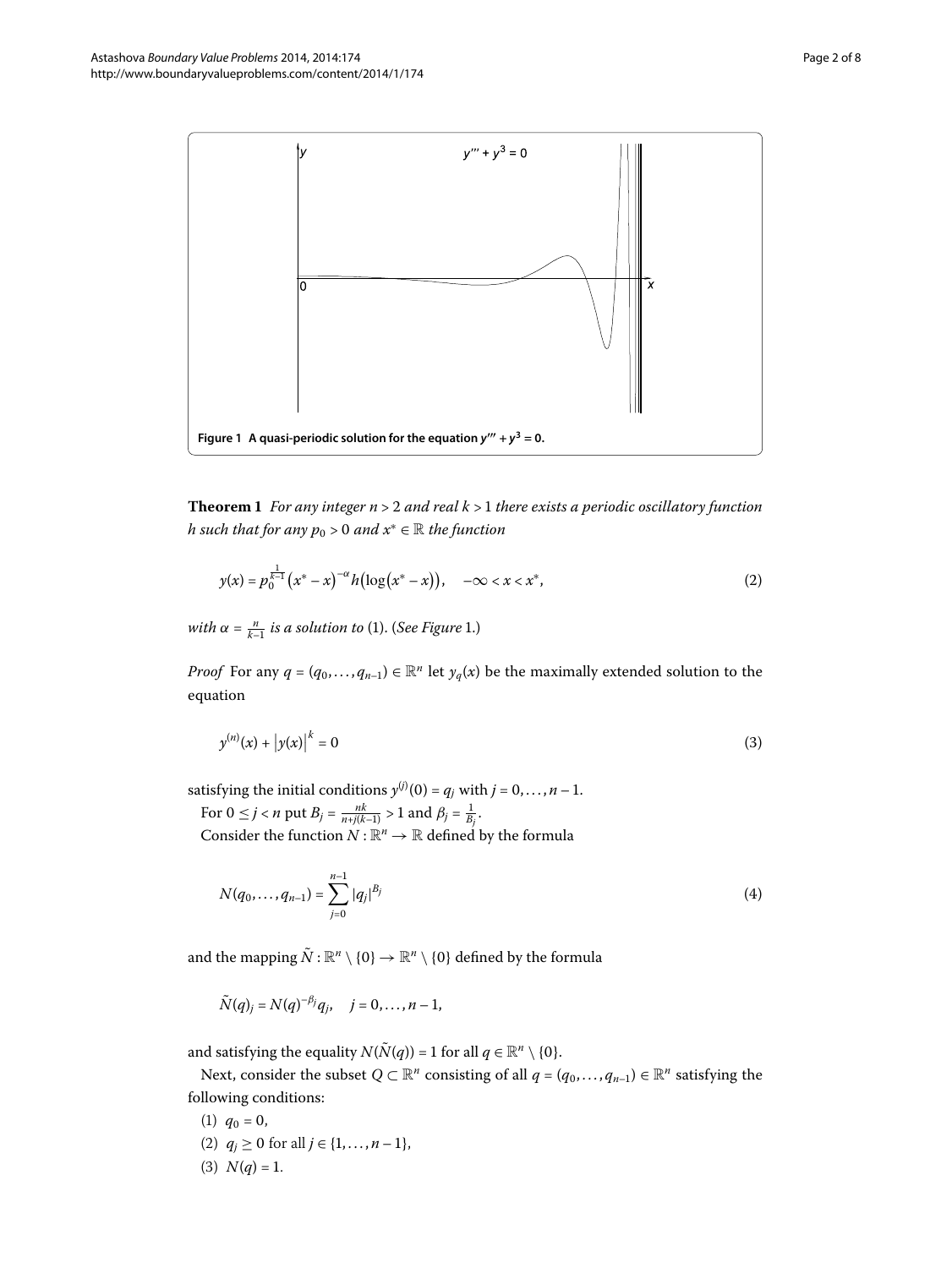<span id="page-2-0"></span>The restriction of the projection  $(q_0, \ldots, q_{n-1}) \mapsto (q_1, \ldots, q_{n-2})$  to the set *Q* is a homeomorphism of *Q* onto the convex compact subset

$$
\left\{(q_1,\ldots,q_{n-2}): \sum_{j=1}^{n-2}|q_j|^{B_j}\leq 1 \text{ and } q_j\geq 0, j=1,\ldots,n-2\right\}\subset\mathbb{R}^{n-2}.
$$

**Lemma 1** For any  $q \in Q$  there exists  $a_q > 0$  such that  $y_q(a_q) = 0$  and  $y_q^{(j)}(a_q) < 0$  for all  $j \in \{1, \ldots, n-1\}.$ 

*Proof* Put *J* = max{*j* ∈  $\mathbb{Z}$  :  $0 \le j < n, q_j > 0$ }. This *J* exists and is positive due to the definition of *Q*. On some interval  $(0; \varepsilon)$  all derivatives  $y_q^{(j)}(x)$  with  $0 \le j \le J$  are positive. Those with  $J < j \leq n$ , due to (3[\)](#page-1-1), are negative on the same interval.

While keeping this sign combination, the function  $y_a$  and its derivatives are bounded, which provides extensibility of  $y_q(x)$  $y_q(x)$  as the solution to (3) outside the interval (0;  $\varepsilon$ ).

On the other hand, this sign combination cannot take place up to +∞. Indeed, in that case  $y_q(x)$  would increase providing  $y_q^{(n)}(x)<-y_q(\varepsilon)^k< 0$  for all  $x>\varepsilon$ , which is impossible for any positive function on the unbounded interval  $(0; +\infty)$ .

So,  $y_q(x)$  must change the sign combination of its derivatives. The only possible combination to be the next one corresponds to the positive derivatives  $y_q^{(j)}(x)$  with  $0 \le j \le J-1$ and the negative ones with  $J \leq j \leq n$ .

The same arguments show that the new sign combination must also change and finally, after *J* changes, we arrive at the case with  $y_q(x) > 0$  and  $y_q^{(j)}(x) < 0$  with  $1 \le j \le n$ . Now, contrary to the previous cases, the function  $y_a(x)$  does not increase, but its first derivative is negative and decreases (recall that  $n > 2$ ). Hence this sign combination also cannot take place on an unbounded interval and therefore it must change to the case with all negative  $y_q^{(j)}(x)$ ,  $0 \le j \le n$ . By the way, the function  $y_q(x)$  must vanish at some point  $a_q > 0$ , which completes the proof of Lemma 1[.](#page-2-0)  $\Box$ 

Note that  $a_q$  is not only the first positive zero of  $y_q(x)$ , but the only positive one. Indeed, all  $y_q^{(j)}(x)$  $y_q^{(j)}(x)$  $y_q^{(j)}(x)$  with  $0 < j < n$  are negative at  $a_q$ , whence, according to (3), all  $y_q^{(j)}(x)$  with  $0 \le j < n$ decrease and are negative for all  $x > a<sub>q</sub>$  in the domain of  $y<sub>q</sub>(x)$ .

 $\text{To continue the proof of Theorem 1, consider the function  $\xi : q \mapsto a_q$  taking each  $q \in Q$$ to the first positive zero of the function  $y_q$ . To prove its continuity, we apply the implicit function theorem. The function *ξ* (*q*) can be considered as a local solution *X*(*q*) to the equation  $S_0(q, X) = 0$ , where

$$
S:(q,x)\mapsto (S_0(q,x),S_1(q,x),\ldots,S_{n-1}(q,x))=(y_q(x),y'_q(x),\ldots,y_q^{(n-1)}(x))
$$

is the  $C^1$  'solution' mapping defined on a domain including  $\mathbb{R}^n \times \{0\}$ . The necessary for the implicit function theorem condition  $\frac{\partial S_0}{\partial X}(q_0,...,q_{n-1},a_q) \neq 0$  is satisfied since the lefthand side of the last inequality is equal to  $y'_q(a_q)$  < 0. Besides, any function  $X(q)$  implicitly defined near a point  $(q_0, a_{q_0})$  must be positive in some its neighborhood. Hence locally *X*(*q*) must be equal to *ξ*(*q*), but neither to a non-positive zero of  $y_q(x)$  nor to a non-first positive one, which does not exist. Hence the function *ξ* (*q*) is continuous as well as *X*(*q*).

Now we can consider the mapping  $S: q \mapsto N(-S(q, \xi(q)))$ , which maps Q into itself. Since  $\tilde{S}$  is continuous and *Q* is homeomorphic to a convex compact subset of  $\mathbb{R}^{n-2}$ , the Brouwer fixed-point theorem can be applied. Thus, there exists  $\hat{q} \in Q$  such that  $\tilde{S}(\hat{q}) = \hat{q}$ .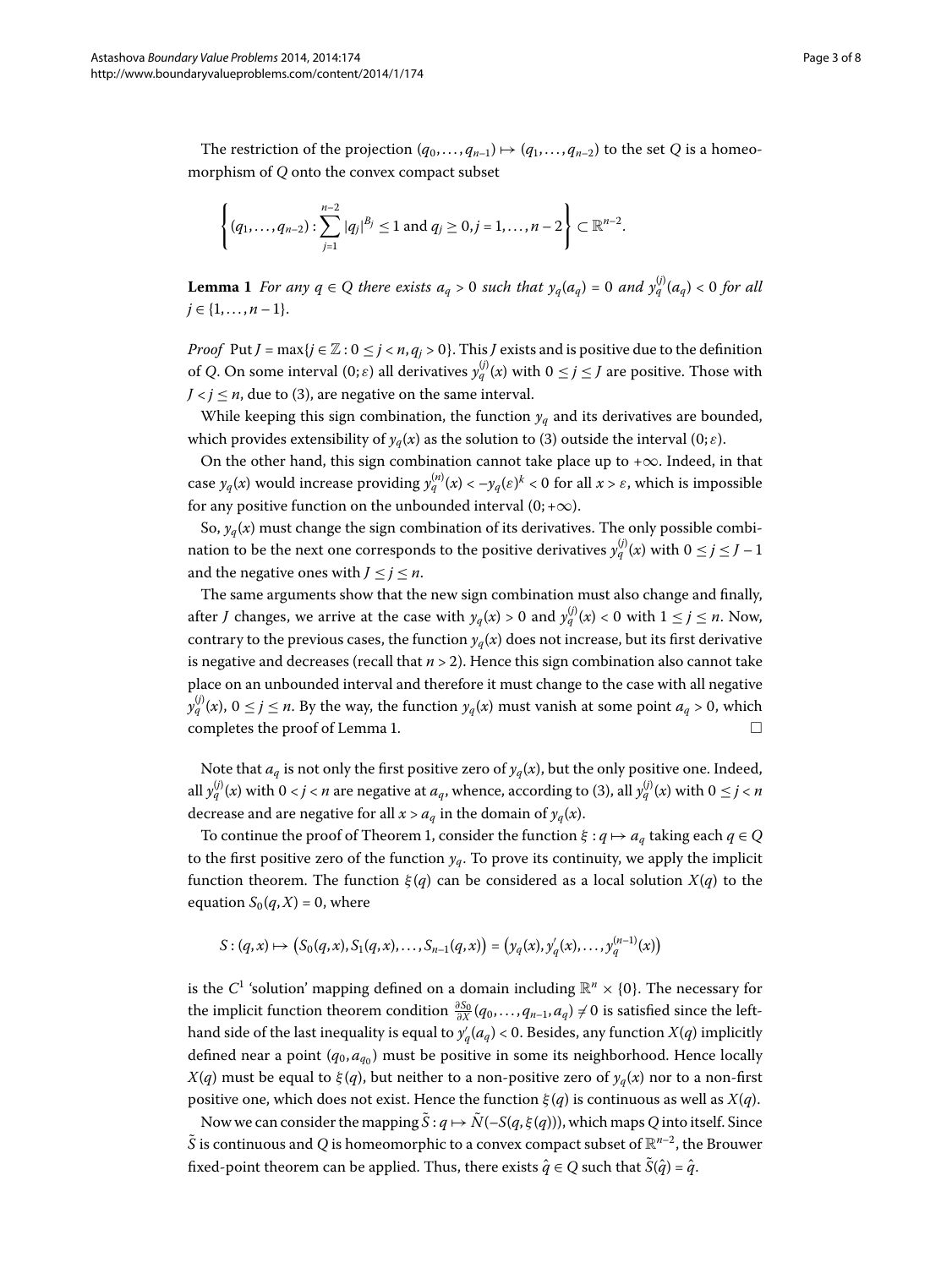According to the definitions of the functions  $\tilde{N}$ , *S*, and  $\xi$ , this yields the result that there exists a non-negative solution  $\hat{y}(x) = y_{\hat{a}}(x)$  $\hat{y}(x) = y_{\hat{a}}(x)$  $\hat{y}(x) = y_{\hat{a}}(x)$  to (3) defined on a segment  $[0; a_1]$  with  $a_1 = a_{\hat{a}}$ , positive on the open interval  $(0; a_1)$ , and such that

<span id="page-3-2"></span><span id="page-3-1"></span>
$$
\lambda^{-\beta_j} \hat{y}^{(j)}(a_1) = -\hat{y}^{(j)}(0), \quad j = 0, \dots, n-1,
$$
\n(5)

with

<span id="page-3-0"></span>
$$
\lambda = N(S(\hat{q}, \xi(\hat{q}))) = \sum_{j=0}^{n-1} |\hat{y}^{(j)}(a_1)|^{B_j} > 0.
$$
\n(6)

Since  $\hat{y}(x)$  is non-negative, it is also a solution to the equation

$$
y^{(n)}(x) + |y(x)|^k \operatorname{sgn} y(x) = 0.
$$
 (7)

Note that for any solution  $y_1(x)$  $y_1(x)$  $y_1(x)$  to (7) the function  $y_2(x) = -b^{\alpha}y_1(bx + c)$  with arbitrary constants  $b > 0$  and  $c$  is also a solution to [\(](#page-3-0)7). Indeed, we have  $\alpha + n = k\alpha$  and  $y_2^{(j)}(x) =$  $-b^{\alpha+j}y_1^{(j)}(bx+c)$  for all  $j=0,\ldots,n$ , whence

$$
y_2^{(n)}(x) + |y_2(x)|^k \operatorname{sgn} y_2(x)
$$
  
=  $-b^{\alpha+n} y_1^{(n)}(bx + c) - b^{k\alpha} |y_1(bx + c)|^k \operatorname{sgn} y_1(bx + c)$   
=  $-b^{k\alpha} (y_1^{(n)}(bx + c) + |y_1(bx + c)|^k \operatorname{sgn} y_1(bx + c)) = 0.$ 

So, the function  $z(x) = -b^{\alpha} \hat{y}(bx - a_1b)$  $z(x) = -b^{\alpha} \hat{y}(bx - a_1b)$  $z(x) = -b^{\alpha} \hat{y}(bx - a_1b)$  is a solution to (7) and is defined on the segment  $[a_1; a_2]$  with  $a_2 = a_1 + \frac{a_1}{b}$ .

Put  $b = \lambda^{\frac{k-1}{nk}}$  with  $\lambda$  defined by (6). Then

$$
b^{\alpha+j}=\lambda^{\frac{k-1}{nk}\cdot(\frac{n}{k-1}+j)}=\lambda^{\frac{n+(k-1)j}{nk}}=\lambda^{\beta j},
$$

whence, taking into account (5), we obtain  $z^{(j)}(a_1) = -\lambda^{\beta_j} \hat{y}^{(j)}(0) = \hat{y}^{(j)}(a_1)$ . Thus,  $z(x)$  can be used to extend the solution  $\hat{y}(x)$  $\hat{y}(x)$  on  $[0; a_2]$ . Since  $z(x)$  satisfies the conditions similar to (5), namely,

<span id="page-3-3"></span>
$$
\lambda^{-\beta_j} z^{(j)}(a_2) = -\lambda^{-\beta_j} b^{\alpha+j} \hat{y}^{(j)}(a_1) = -z^{(j)}(a_1),
$$

the procedure of extension can be repeated on [0;  $a_3$ ], [0;  $a_4$ ], and so on with  $a_{s+1} = a_s +$  $\frac{a_s-a_{s-1}}{b}$ . In the same way the solution  $\hat{y}(x)$  can be extended to the left. Its restrictions to the neighboring segments satisfy the following equality:

$$
\hat{y}(x) = -b^{\alpha}\hat{y}\big(b(x-a_s) + a_{s-1}\big),\tag{8}
$$

where  $x \in [a_s; a_{s+1}]$  and hence  $b(x - a_s) + a_{s-1} \in [a_{s-1}; a_s]$ .

Now we will investigate whether *b* is greater or less than 1.

Let  $a_{j,s}$  be the zero of the derivative  $\hat{y}^{(j)}(x)$  belonging to the interval  $(a_{s-1}; a_s)$ . Note that according to the above consideration on changing the sign combinations, we have

$$
a_{j+1,s} < a_{j,s} < \cdots < a_{0,s} = a_s < a_{n-1,s+1} < a_{n-2,s+1} < \cdots
$$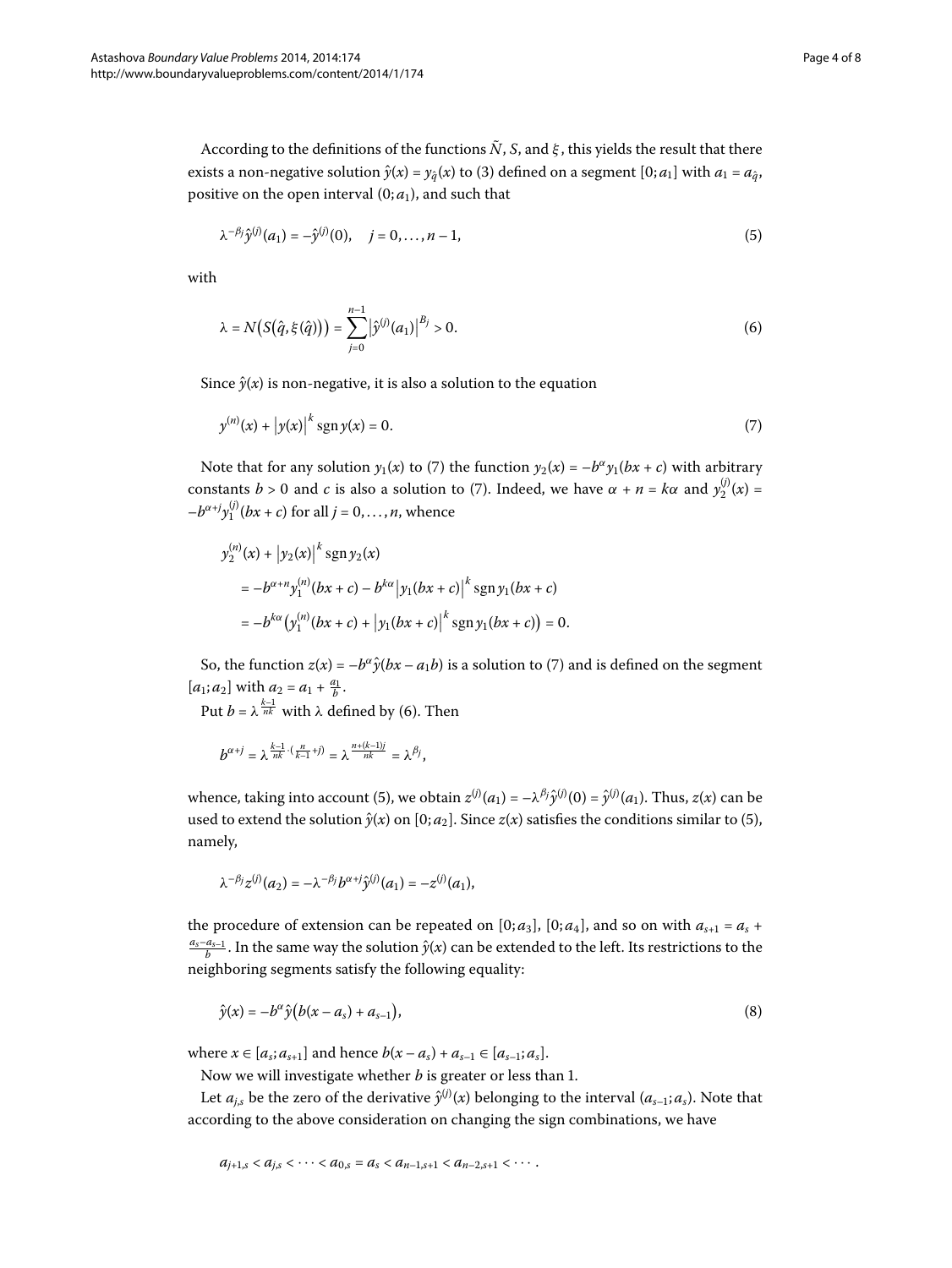**Lemma 2** In the above notation the solution  $y(x) = \hat{y}(x)$  satisfies the following inequalities:

<span id="page-4-1"></span><span id="page-4-0"></span>
$$
\left| y(a_{1,s}) \right| < \left| y(a_{n-1,s+1}) \right|,\tag{9}
$$

$$
\left| y(a_{j+1,s}) \right| < \left| y(a_{j,s}) \right|, \quad 0 < j < n-1. \tag{10}
$$

*Proof* Indeed,

$$
\frac{1}{k+1} (|y(a_{n-1,s+1})|^{k+1} - |y(a_{1,s})|^{k+1})
$$
\n
$$
= \int_{a_{1,s}}^{a_{n-1,s+1}} y'(x) |y(x)|^k \operatorname{sgn} y(x) dx = - \int_{a_{1,s}}^{a_{n-1,s+1}} y'(x) y^{(n)}(x) dx
$$
\n
$$
= -y'(x) y^{(n-1)}(x) |_{a_{1,s}}^{a_{n-1,s+1}} + \int_{a_{1,s}}^{a_{n-1,s+1}} y''(x) y^{(n-1)}(x) dx > 0
$$

since  $y'(a_{1,s}) = y^{(n-1)}(a_{n-1,s+1}) = 0$  and  $y''(x)y^{(n-1)}(x) > 0$  on the interval  $(a_{1,s}; a_{n-1,s+1})$ , where only  $y(x)$  itself changes its sign, while all other  $y^{(j)}(x)$  with  $0 < j < n$  keep the same one. Recall that  $n > 2$ , which makes  $y''(x)$  $y''(x)$  to be one of these others. Inequality (9) is proved.

Inequality (10[\)](#page-4-1) follows from  $y(x)y'(x) > 0$  on the interval ( $a_{j+1,s}, a_{j,s}$ ), where the derivatives  $y^{(j)}(x)$  and  $y^{(j+1)}(x)$  with  $0 < j < n-1$  keep different signs, while all lower-order derivatives keep the same sign as  $y^{(j)}(x)$ .  $(x)$ .

From the lemma proved it follows that  $|\hat{y}(a_{1,s})| < |\hat{y}(a_{1,s+1})| = b^{\alpha} |\hat{y}(a_{1,s})|$ , whence it follows that *b* > 1 and  $a_s - a_{s-1} = b(a_{s+1} - a_s) > a_{s+1} - a_s$ .

Now we see that

$$
\sum_{s=-\infty}^{0} (a_{s+1} - a_s) = a_1 \sum_{s=0}^{\infty} b^s = \infty \text{ and } \sum_{s=0}^{\infty} (a_{s+1} - a_s) = a_1 \sum_{s=0}^{\infty} b^{-s} = a^* < \infty.
$$

So, the solution  $\hat{y}(x)$  is extended on the half-bounded interval  $(-\infty; a^*)$  and cannot be extended outside it since

<span id="page-4-2"></span>
$$
\limsup_{x\to a^*}|\hat{y}(x)|=\lim_{s\to+\infty}|\hat{y}(a_{1,s})|=|\hat{y}(a_{1,0})|\lim_{s\to+\infty}b^{s\alpha}=+\infty.
$$

Now consider the function

$$
h(t) = e^{t\alpha} \hat{y} \left( a^* - e^t \right),\tag{11}
$$

which is periodic. Indeed, if  $a_* - e^t \in [a_s; a_{s+1}]$  for some  $s \in \mathbb{Z}$ , then

$$
h(t+\log b) = e^{t\alpha}b^{\alpha}\hat{y}(a^* - be^t)
$$

and, according to  $(8)$  $(8)$ ,

$$
h(t) = e^{\alpha t} \hat{y} (a^* - e^t) = -e^{\alpha t} b^{\alpha} \hat{y} (ba^* - be^t - ba_s + a_{s-1}).
$$

The expression in the last parentheses is equal to

$$
b(a^* - a_s) - be^t + a_{s-1} = b \cdot \frac{a_{s+1} - a_s}{1 - b^{-1}} - be^t + a_{s-1} = \frac{a_s - a_{s-1}}{1 - b^{-1}} + a_{s-1} - be^t = a^* - be^t.
$$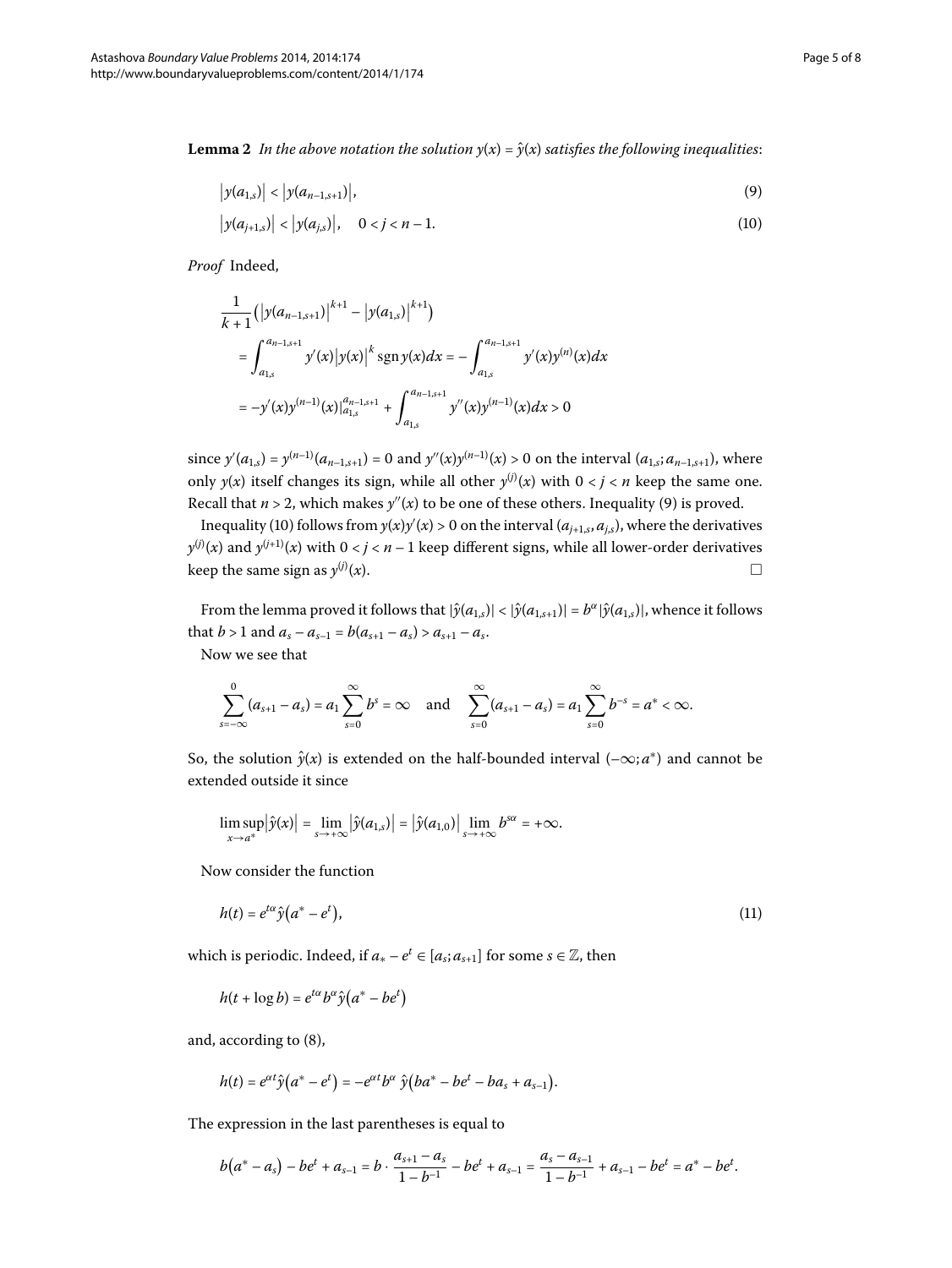So,  $h(t + \log b) = -h(t)$  for all  $t \in \mathbb{R}$  and hence the function  $h(t)$  is periodic with period  $2 \log b$ .

Now, according to [\(](#page-4-2)11[\)](#page-3-0), we can express the solution  $\hat{y}(x)$  to (7) just as  $\hat{y}(x) = (a^* - b^*)y$ *x*[\)](#page-1-1)<sup>-α</sup>*h*(log(*a*\* – *x*)). Multiplying it by  $p_0^{\frac{1}{k-1}}$  we obtain a solution to (3) having the form needed. It still will be a solution to [\(](#page-1-1)3) after replacing  $a^*$  by arbitrary  $x^* \in \mathbb{R}$ .  $\Box$ 

The substitution  $x \mapsto -x$  produces the following.

**Corollary**  *For any integer n* > *and real k* > *there exists a periodic oscillatory function h* such that for any  $p_0 \in \mathbb{R}$  satisfying  $(-1)^n p_0 > 0$  and any  $x^* \in \mathbb{R}$  the function

$$
y(x) = |p_0|^{\frac{1}{k-1}} (x - x^*)^{-\alpha} h(\log(x - x^*)), \quad x^* < x < \infty,
$$

*is a solution to* (1[\)](#page-0-1).

Note that the following theorem was earlier proved in  $[4, 5]$  $[4, 5]$  $[4, 5]$ .

**Theorem 2** For  $n = 3$ , there exists a constant  $B \in (0,1)$  such that any oscillatory solution  $y(x)$  $y(x)$  *to* (1) *with*  $p_0 < 0$  *satisfies the conditions* 

(1)  $\frac{x_{i+1} - x_i}{x_i - x_{i-1}} = B^{-1}, \quad i = 2, 3, \dots,$ 

(2) 
$$
\frac{y(x'_{i+1})}{y(x'_{i})} = -B^{\alpha}, \quad i = 1, 2, 3, ...,
$$

(3) 
$$
\frac{y'(x_{i+1})}{y'(x_i)} = -B^{\alpha+1}, \quad i = 1, 2, 3, \dots,
$$

(4) 
$$
|y(x'_i)| = M(x'_i - x_*)^{-\alpha}, \quad i = 1, 2, 3, ...
$$

*for some M* > 0 *and x*<sub>\*</sub>, where  $x_1 < x_2 < \cdots < x_i < \cdots$  and  $x'_1 < x'_2 < \cdots < x'_i < \cdots$  are sequences  $satisfying y(x_j) = 0, y'(x_j') = 0, y(x) \neq 0 \text{ if } x \in (x_i, x_{i+1}), y'(x) \neq 0 \text{ if } x \in (x_i', x_{i+1}').$ 

With the help of this theorem, another one can be proved, namely the following.

**Theorem**  *For n* = *and any real k* > *there exists a periodic oscillatory function h such that the functions*  $y(x) = p_0^{\frac{1}{k-1}} |x - x_*|^{-\alpha} h(\log|x - x_*|)$  *with*  $\alpha = \frac{n}{k-1}$  *and arbitrary*  $x_*$  *are solutions, respectively, to* (1[\)](#page-0-1) *with*  $p_0 < 0$  *if defined on*  $(-\infty; x_*)$  $(-\infty; x_*)$  *and to* (1) *with*  $p_0 > 0$  *if defined on*  $(x_*; +\infty)$ .

#### **3 On existence of positive solutions with non-power asymptotic behavior**

For (1) with  $p_0 = -1$  it was proved [\[](#page-7-10)11] that for any *N* and *K* > 1 there exist an integer  $n > N$ and  $k \in \mathbb{R}$  such that  $1 < k < K$  and [\(](#page-0-1)1) has a solution of the form

<span id="page-5-0"></span>
$$
y = (x^* - x)^{-\alpha} h(\log(x^* - x)),
$$
\n(12)

where  $\alpha = \frac{n}{k-1}$  and *h* is a positive periodic non-constant function on **R**.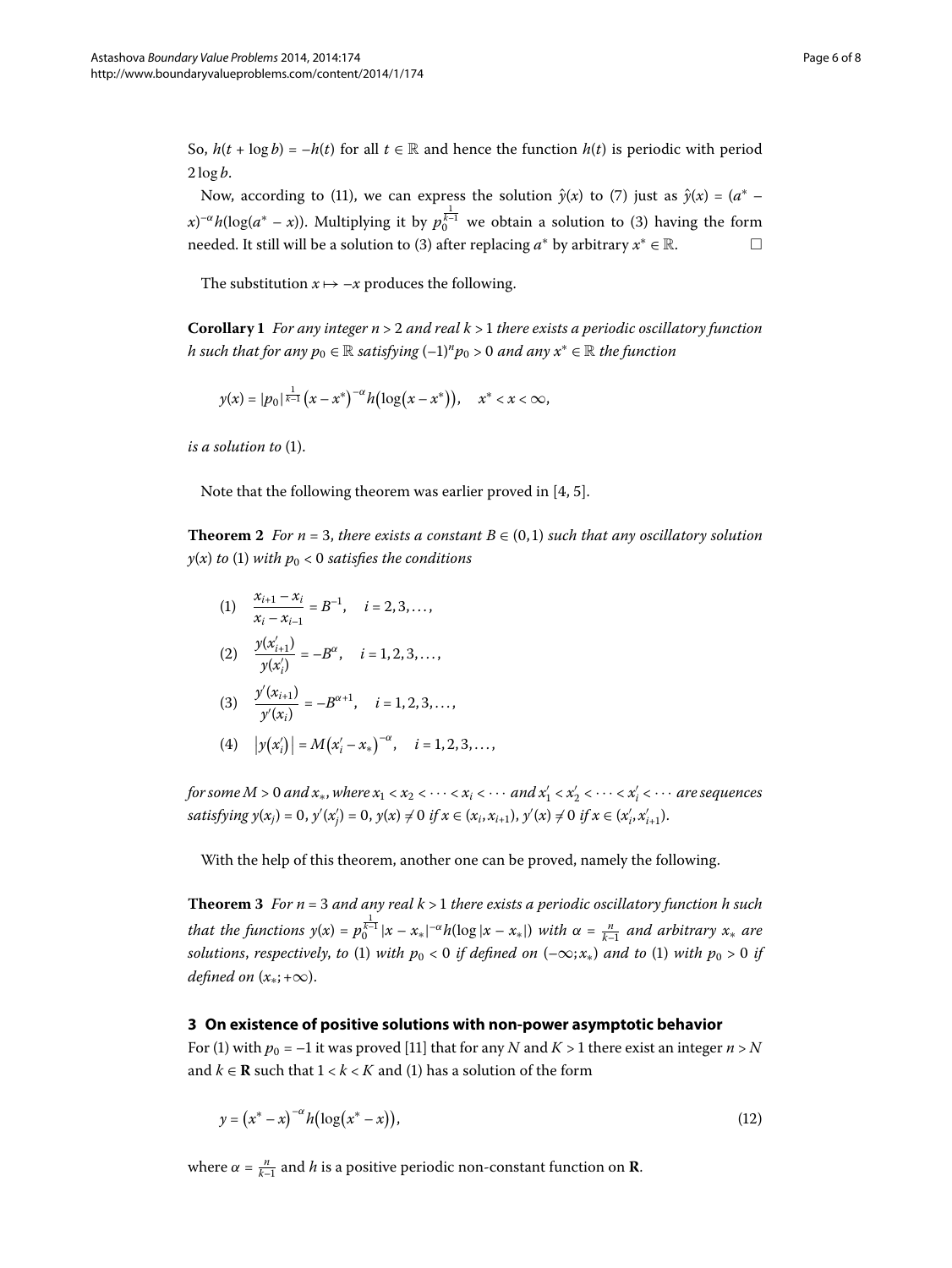A similar result was also proved [11] about Kneser solutions, *i.e.* those satisfying  $y(x) \rightarrow 0$ as  $x \to \infty$  and  $(-1)^j y^{(j)}(x) > 0$  for  $0 \le j < n$ . Namely, if  $p_0 = (-1)^{n-1}$ , then for any *N* and *K* > 1 there exist an integer  $n > N$  and  $k \in \mathbb{R}$  such that  $1 < k < K$  and (1) has a solution of the form

$$
y(x)=(x-x_*)^{-\alpha}h\bigl(\log(x-x_*)\bigr),
$$

where *h* is a positive periodic non-constant function on **R**.

Still it was not clear how large *n* should be for the existence of that type of positive solutions.

**Theorem 4** [\[](#page-7-8)13] If  $12 \le n \le 14$ , then there exists  $k > 1$  such that (1[\)](#page-0-1) with  $p_0 = -1$  has a *solution y*(*x*) *such that*

$$
y^{(j)}(x) = (x^* - x)^{-\alpha - j} h_j(\log(x^* - x)), \quad j = 0, 1, ..., n - 1,
$$

*where*  $\alpha = \frac{n}{k-1}$  and  $h_j$  are periodic positive non-constant functions on **R**.

**Remark** Computer calculations give approximate values of *α*. They are, with the corresponding values of *k*, as follows:

if *n* = 12, then  $\alpha \approx 0.56$ ,  $k \approx 22.4$ ; if *n* = 13, then  $\alpha \approx 1.44$ ,  $k \approx 10.0$ ; if *n* = 14, then  $\alpha \approx 2.37$ ,  $k \approx 6.9$ .

**Corollary 2** If  $12 \le n \le 14$ , then there exists  $k > 1$  such that [\(](#page-0-1)1) with  $p_0 = (-1)^{n-1}$  has a *Kneser solution y*(*x*) *satisfying*

$$
y^{(j)}(x) = (x - x_0)^{-\alpha - j} h_j(\log(x - x_0)), \quad j = 0, 1, ..., n - 1,
$$

*with periodic positive non-constant functions*  $h_i$  *on*  $\mathbf{R}$ .

#### **4 Conclusions, concluding remarks, and open problems**

- 1. So, we give the negative answer to Question 1 and prove the existence of oscillatory solutions with special qualitative properties for Question 2[.](#page-0-3)
- 2. It would be interesting to know if positive solutions like [\(](#page-5-0)12) exist for  $n \geq 15$  and for  $5 < n < 11$ .
- 3. If a positive solution like (12[\)](#page-5-0) exists for some  $k_0 > 1$ , does it follow, for the same *n*, that such solutions exist for all  $k > k_0$ ?

#### <span id="page-6-0"></span>**Competing interests**

The author declares that she has no competing interests.

#### **Acknowledgements**

The research was supported by RFBR (grant 11-01-00989).

Received: 5 February 2014 Accepted: 30 June 2014 Published online: 25 September 2014

#### **References**

1. Kiguradze, IT, Chanturia, TA: Asymptotic Properties of Solutions of Nonautonomous Ordinary Differential Equations. Kluver Academic, Dordreht (1993)